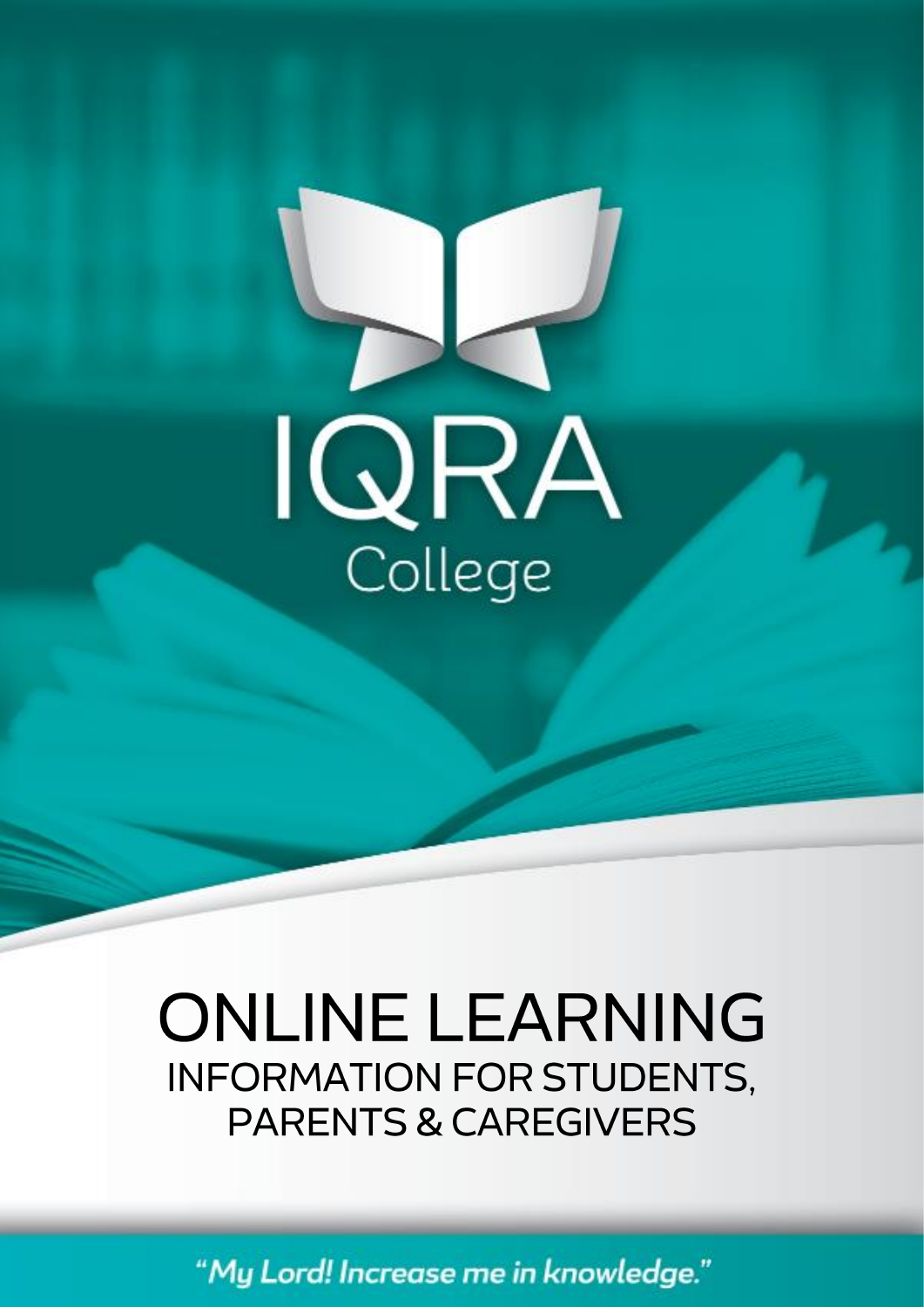

## **Contents**

| Digital Platforms                     |
|---------------------------------------|
| Infrastructure                        |
| <b>Technical Support</b>              |
|                                       |
| Delivery of Teaching and Learning     |
| Homegroup                             |
| Lesson Delivery                       |
| What can you expect to see on Daymap? |
| Online Teacher Responsibilities       |
| <b>Student Responsibilities</b>       |
| Parent / Caregiver Role               |
|                                       |
| Completion of Tasks and Submission    |
| Supervised Assessment Tasks           |
|                                       |
|                                       |
| Expectations                          |
| Attendance Follow-up and Concerns     |
|                                       |
| <b>Student Expectations</b>           |
| <b>Protective Practices</b>           |
|                                       |
| Wellbeing Monitoring                  |
|                                       |
|                                       |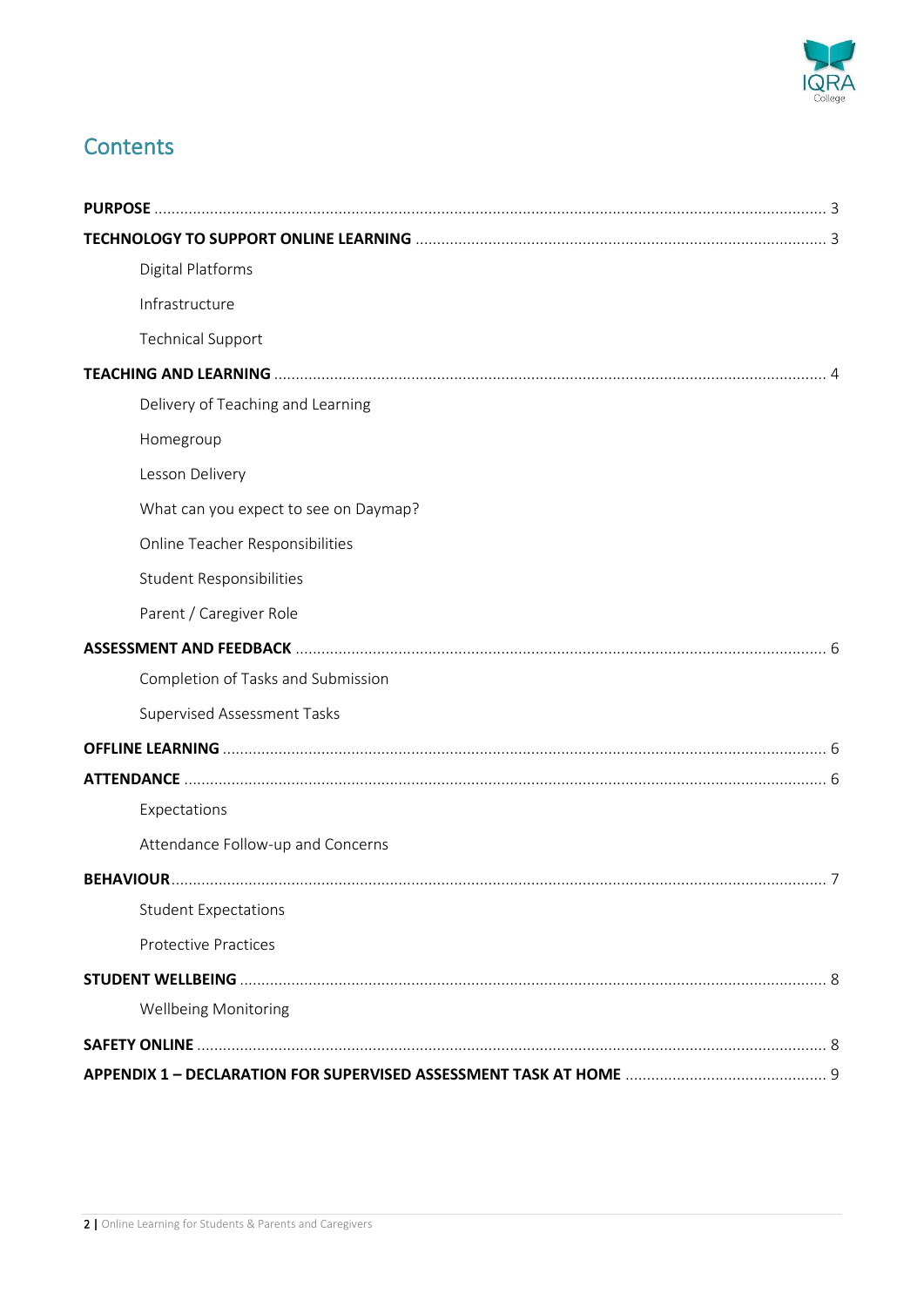

## <span id="page-2-0"></span>**PURPOSE**

This document provides information on how the school will support continued learning programs at IQRA College. The information will be enacted in the following circumstances:

- the event of a prolonged school closure, or
- need to provide online delivery

A prolonged closure or need to provide online delivery at IQRA College will see teachers use different technological platforms to support real-time learning for all students. Delivery of the teaching, learning and assessment is consistent with the Australian Curriculum and the South Australian Certificate of Education (SACE). The provision of online learning is to ensure:

- continuity of the teaching and learning for those students who are learning at home and if all students need to continue their learning at home
- students and teachers connect, collaborate and learn
- structured learning schedule for the delivery of online learning is manageable for students, parents, and teachers

## <span id="page-2-1"></span>**TECHNOLOGY TO SUPPORT ONLINE LEARNING**

#### **Digital Platforms**

The following digital platforms will underpin the teaching, learning and assessment process:

- Class Dojo collaborative tool to link teachers and students in the Junior School (Reception Yr 2)
- Microsoft Teams collaborative tool to link teachers and students in the Primary and High School (Yr 3 -12).
- Teachers will upload learning activities, resources, assessment tasks, links, including videos, and lesson notes, into Daymap.

#### **Infrastructure**

- Students who regularly borrow a school device will be given a device after completion of a User Agreement.
- Staff and students require internet access at home.

#### **Technical Support**

• If you require technical support, please email [admin@iqracollege.sa.edu.au.](mailto:admin@iqracollege.sa.edu.au) The ICT Dept will provide a response to assist in resolving any.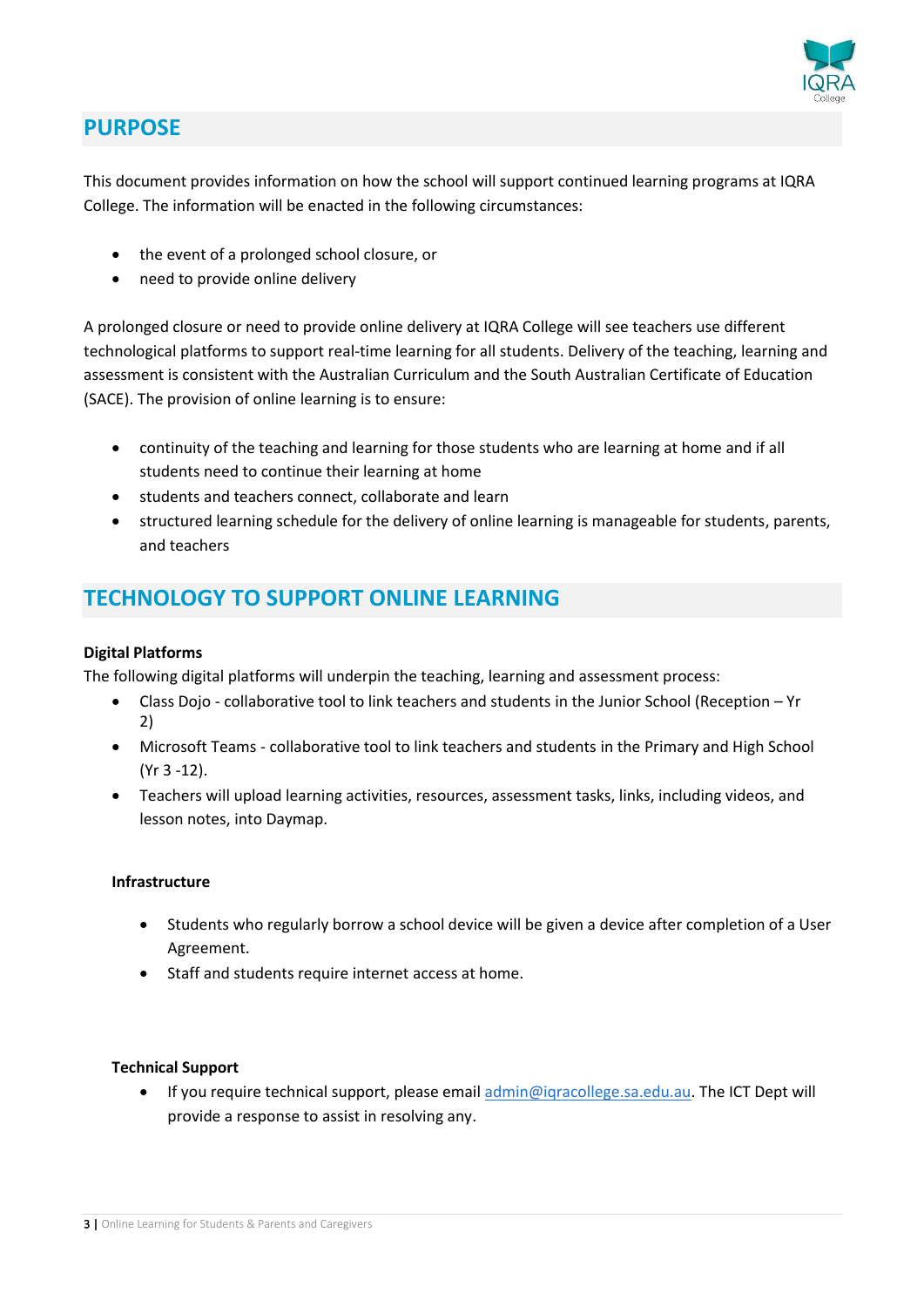

## <span id="page-3-0"></span>**TEACHING AND LEARNING**

#### **Delivery of teaching and learning**

When staff and students log into Daymap, scheduled lessons will be as shown and according to the timetable below.

|                               | <b>High School</b> | Monday                                                                                              | Tuesday                          | Wednesday                                                          | Thursday | Friday |
|-------------------------------|--------------------|-----------------------------------------------------------------------------------------------------|----------------------------------|--------------------------------------------------------------------|----------|--------|
| <b>Daily Lesson Structure</b> |                    |                                                                                                     |                                  |                                                                    |          |        |
| Homegroup                     | $8.40 - 8.45$ am   | $\overline{\phantom{a}}$                                                                            |                                  | Home group teachers log into Class Dojo/Teams and record student's |          |        |
| Lesson 1                      | $8.45 - 9.30$ am   | attendance at 8:40                                                                                  |                                  |                                                                    |          |        |
| Lesson 2                      | $9.30 - 10.15$ am  | Each teacher will start a team video meeting at the allocated class time                            |                                  |                                                                    |          |        |
| Lesson 3                      | $10.15 - 11.00$ am | and teach as usual.                                                                                 |                                  |                                                                    |          |        |
| <b>Recess</b>                 | $11.00 - 11.30$ am |                                                                                                     |                                  |                                                                    |          |        |
| Lesson 4                      | $11.30 - 12.15$ pm | Homegroup teachers will also mark student's attendance in each                                      |                                  |                                                                    |          |        |
| Lesson 5                      | $12.15 - 1.00$ pm  | period.                                                                                             |                                  |                                                                    |          |        |
| Lunch                         | $1.00 - 1.30$ pm   | Tasks are given on weekly basis (1 assignment per subject per week)<br>$\qquad \qquad \blacksquare$ |                                  |                                                                    |          |        |
| Prayer                        | $1.30 - 1.50$ pm   |                                                                                                     |                                  | and uploaded on Daymap. Assignments with submission date will also |          |        |
| Lesson 6                      | $1.50 - 2.35$ pm   |                                                                                                     |                                  |                                                                    |          |        |
| Lesson 7                      | $2.35 - 3.25$ pm   |                                                                                                     | be given and uploaded on Daymap. |                                                                    |          |        |
|                               |                    | $\overline{\phantom{a}}$                                                                            |                                  | Parents will be informed of the tasks/assignments via email.       |          |        |

| <b>Junior and Primary School</b><br><b>Daily Lesson Structure</b> |                            |                                                                                           | Monday | Tuesday | Wednesday                                                       | Thursday | Friday |
|-------------------------------------------------------------------|----------------------------|-------------------------------------------------------------------------------------------|--------|---------|-----------------------------------------------------------------|----------|--------|
| Homegroup                                                         | 8.50<br>$-9.00$ am         | Homegroup teachers will email all parents and students on the<br>$\overline{\phantom{0}}$ |        |         |                                                                 |          |        |
| <b>Morning</b>                                                    | <b>Key Learning Area 1</b> | lesson times, subject focus, study expectations and task                                  |        |         |                                                                 |          |        |
| Recess                                                            | $10.15 - 10.45$            | submission.                                                                               |        |         |                                                                 |          |        |
| <b>Middle</b>                                                     | <b>Key Learning Area 2</b> | -                                                                                         |        |         | There will be 3 key learning areas with the homegroup teachers. |          |        |
| Lunch                                                             | $12.15 - 12.45$ pm         | There will be 3 key learning areas with the religion teachers<br>$\overline{\phantom{a}}$ |        |         |                                                                 |          |        |
| Afternoon                                                         | <b>Key Learning Area 3</b> | (which is separate from this lesson structure). Lesson times for                          |        |         |                                                                 |          |        |
|                                                                   |                            | religion classes will be provided by the religion teachers.                               |        |         |                                                                 |          |        |

#### **Homegroup**

• Will be conducted as usual, with students learning from home logging into Microsoft Teams and entering their class team where the homegroup teacher will start a video call to record the role.

#### **Lesson Delivery**

- All timetabled lessons will be conducted as per their normal time, students log into Microsoft Teams and enter their class team for a video call. Lesson materials and instructions will be posted on Daymap for all timetabled lessons.
- If staff utilise Microsoft Teams to directly teach students in addition to marking the roll, lessons will be limited to 30 or so minutes at appropriate times depending on the needs of the students and the stage of the teaching and learning program. Teachers will use their professional judgement in these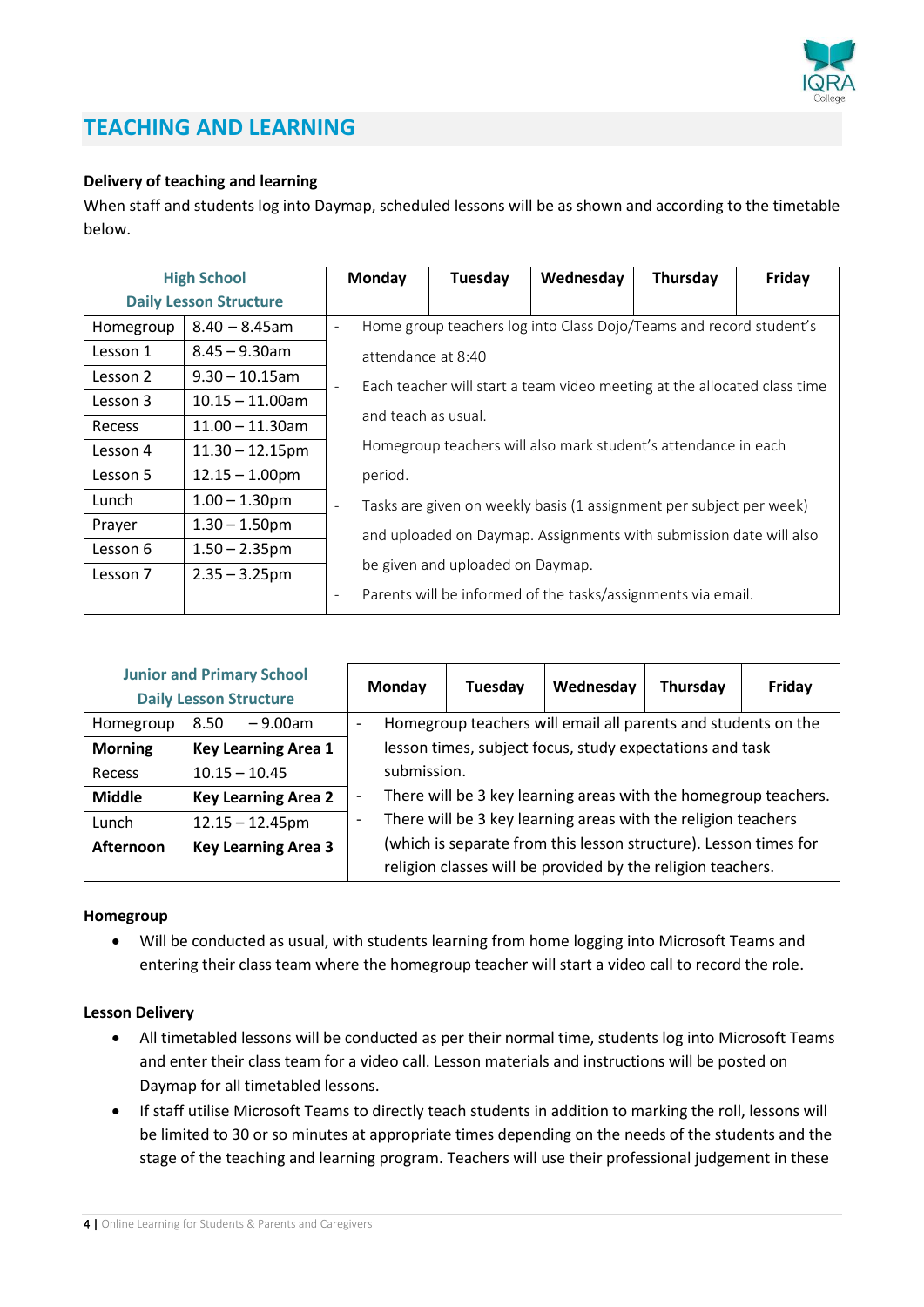

decisions. Teachers may decide to break up the 30 minutes into two blocks of 15 minutes, for example.

#### **What can you expect to see in Daymap?**

The following supplementary learning materials are available in Daymap:

- Course outlines
- Lesson notes
- Resources
- Homework notes
- Summative assessment including timelines/due dates
- Task sheet and assessment criteria
- Feedback on assessment tasks
- Publish results/grades/feedback to students.

Students will be required to submit the following via Daymap or email depending on teacher instructions in Daymap:

- Assessment for Learning (formative) and Assessment of Learning (summative) assessment tasks including drafts where appropriate
- Where students are unable to meet due dates they are expected to request an extension date as per the Application for Extension.

#### **Online Teacher Responsibilities**

- Set activities and key milestones to assess student progress with learning and assessment tasks
- Provide feedback during the learning process to inform student progress, e.g. verbal, drafting, quizzes
- Allocating summative tasks including timelines and due dates
- Mark and publish feedback and assessment results
- Teachers contact parents/caregivers in any concerns relating to student assessment and achievement

#### **Student Responsibilities**

- Complete all assessment tasks as required
- Act on feedback provided to improve
- Seek further feedback or support as required
- Upload tasks to Daymap or email to teacher, as required
- Submit tasks as per prescribed timelines via Daymap or email, as required.

#### **Parent/Caregiver Role**

- Encourage your child to work in an appropriate location, with a focus on completing set tasks and ensure that they have a structured and balanced working day
- Talk with your child about their learning and support them to make contact with teachers where appropriate
- Ensure your child takes appropriate rest and meal breaks
- Monitor and support your child in meeting assessment requirements including due dates through Daymap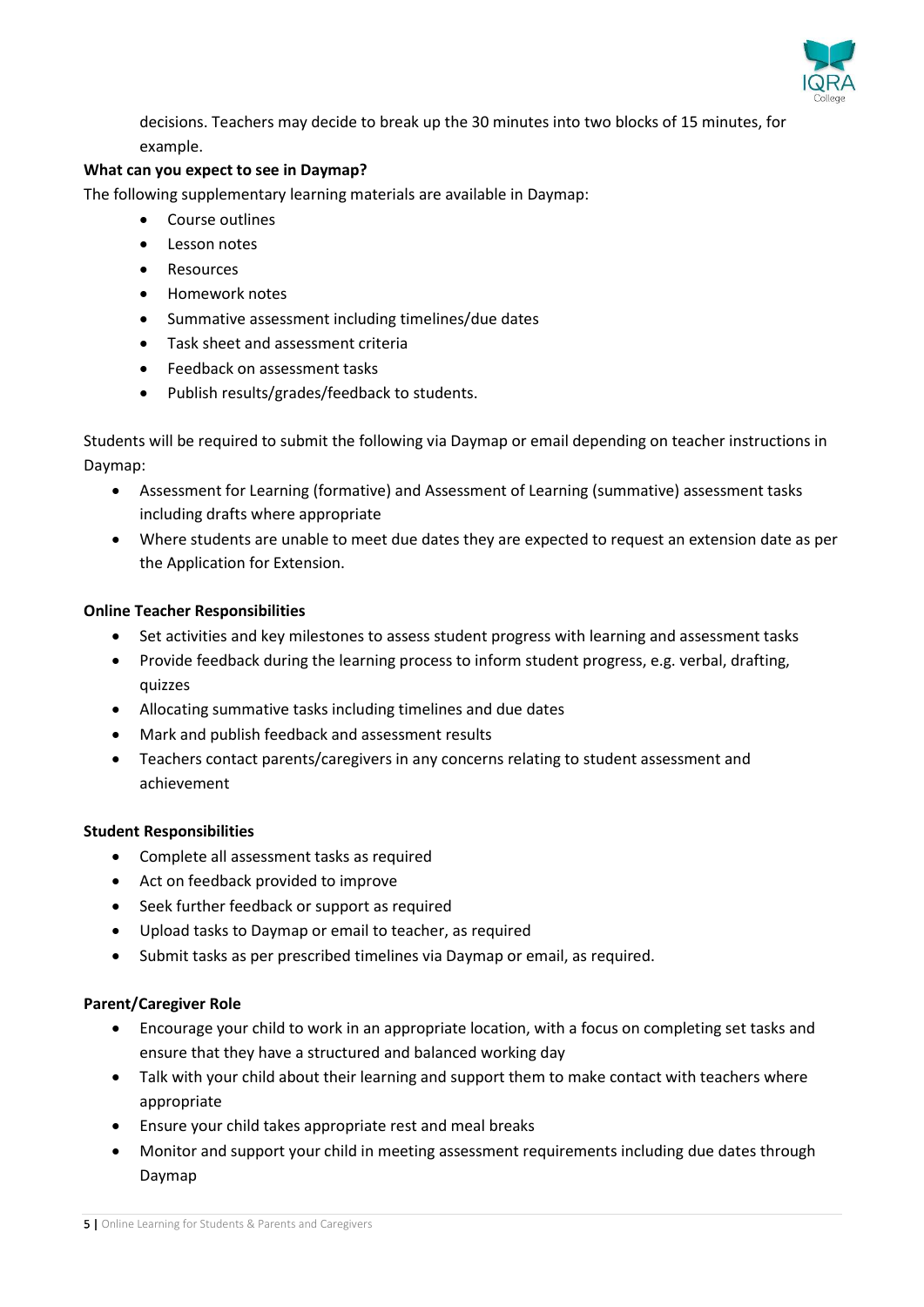

- Contact your child's Subject Teacher as needed to resolve any queries or concerns. Online lessons are not an appropriate time for parent-teacher discussions.
- The school's Submission of Work Policy and Procedure is posted on the website. It is to be used when students are unable to meet due dates for assessment tasks.

## <span id="page-5-0"></span>**ASSESSMENT AND FEEDBACK**

#### **Completion of Tasks and Submission**

Teachers will expect that students are completing tasks and submitting them according to teacher instructions. If students experience any difficulties with work completion or submission, an email to the teacher from the student (or parent/caregiver) will enable teachers to provide additional support and flexibility with deadlines if needed. Teachers will continue to answer questions, provide feedback and assess student work.

Submission of daily tasks required from Teachers may include photos, written documents, video recording of student (e.g recitation of the Quran, presentation, etc). Students are to upload the required tasks either on email or Daymap as instructed by the Teachers.

#### **Supervised Assessment Tasks**

For tests or supervised assessment tasks undertaken at home a 'Supervised Assessment Task at Home Declaration' form must accompany the test when submitted. A sample declaration is shown in Appendix 1. Individual teachers will modify the proforma to meet their specific subject requirements.

#### <span id="page-5-1"></span>**OFFLINE LEARNING**

Not all learning will need to be completed online. To add variety and reduce screen time (especially for Junior and Primary classes), teachers may instruct students to read, draw, create or engage in other learning activities within the home environment

## <span id="page-5-2"></span>**ATTENDANCE**

#### **Expectations**

Homegroup teachers will all run homegroup each morning by starting a video meeting in Microsoft Teams, or by emailing their students. Students should attend homegroup by logging in to Microsoft Teams or by emailing their teacher. Absences from homegroup should be marked as such on the roll and followed up as per our Attendance Policy.

Subject teachers (except for Study lessons and Pastoral Care) will connect with their students in all timetabled lessons by starting a video call through Microsoft Teams, or by emailing their students. It is preferable that students are sighted (ie via Microsoft Teams). Teachers will mark the roll in Daymap and mark the students as present or absent. These lesson attendance arrangements also apply for children of essential workers/vulnerable students who are physically present in the school and supervised in the Sub-Schools; these students will be instructed by their supervisor to login to Microsoft Teams and marked on the roll by their subject teacher. The attendance on site of these students will be separately marked by Admin Office through them signing in on arrival.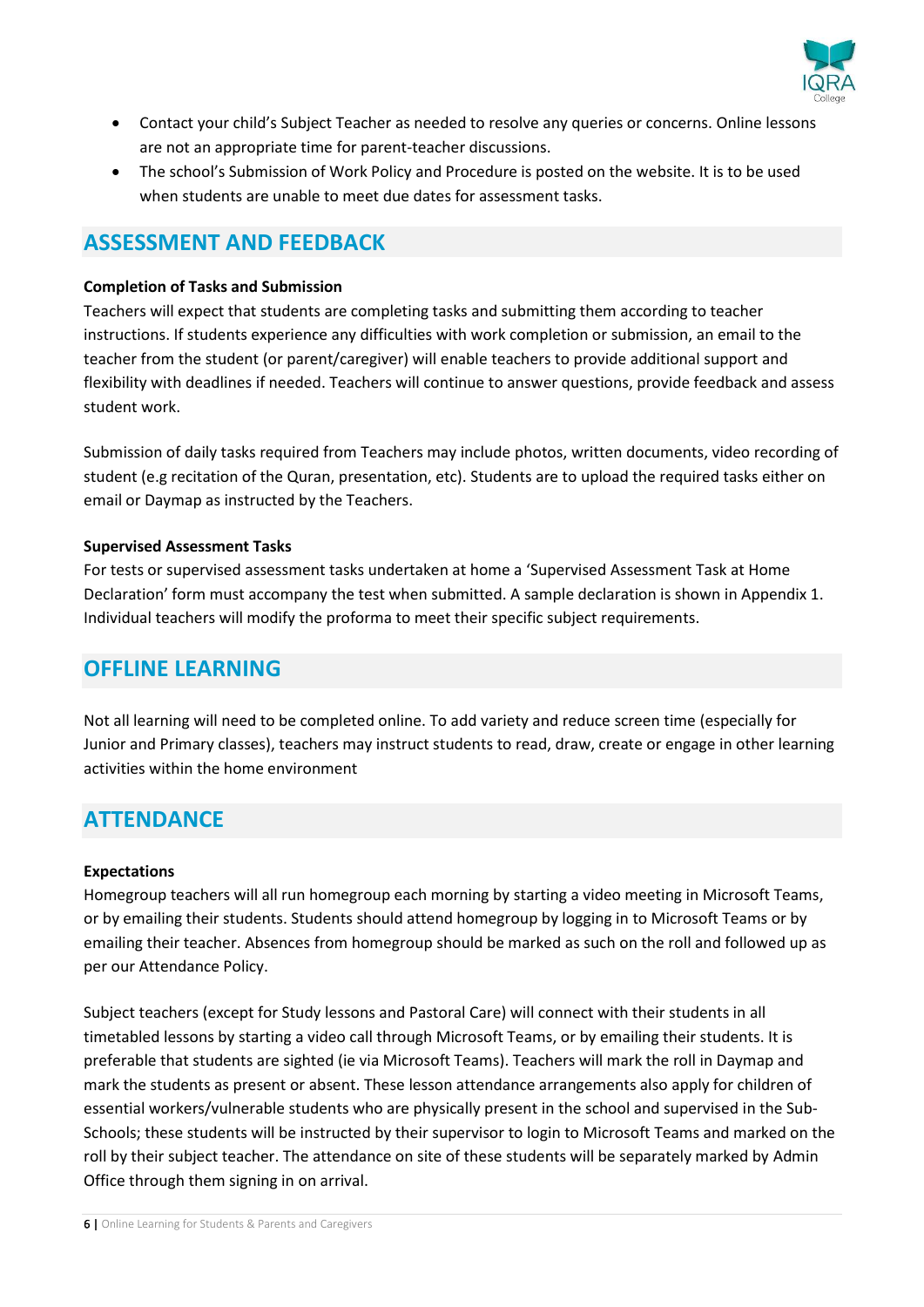

#### Please note:

Roll codes marked in Daymap:

- If a student does not attend a timetabled lesson via Microsoft Teams or otherwise communicate with their teacher, they will be marked Unexplained (U) unless the teacher has received information from their parent/caregiver, indicating the reason
- Subject teachers are required to follow up all Unexplained absences as per our Attendance Policy.

#### **Attendance Follow Up & Concerns**

Parents/Caregivers are required to monitor Daymap attendance for their children:

- Explanation of all absences must be provided by email to Admin Office, email admin@iqracollege.sa.edu.au or phoning 8298 2550
- Email your child's homegroup teacher firstname.lastname@ iqracollege.sa.edu.au
- Depending on the reason provided, the absence will be reconciled as either, I Illness, C Certificate or F – Family.

In the event of an ongoing attendance concern:

- Follow up will initially be undertaken by the subject teacher via email or phone calls to parents/caregivers
- If ongoing attendance concerns cannot be resolved, follow up will be undertaken by the Sub-school coordinator by either a telephone call or email
- A list of staff email addresses can be located on the school's website

## <span id="page-6-0"></span>**BEHAVIOUR**

#### **Student Expectations**

For online lessons, students are expected to:

- Respect other users and their wellbeing, by treating everyone with care, respect and consideration
- Be a responsible digital citizen by maintaining responsibility for their online safety, passwords and device security
- Notify their teacher if they are unable to participate
- Complete tasks with integrity and academic honesty, doing their best work
- Communicate proactively with their peers and teachers, whilst understanding responses may not be immediate
- Identify a safe, comfortable, quiet space at home where they feel comfortable and can work effectively and successfully
- Collaborate and support their peers in their learning
- Not share content from teachers or peers outside of the designated classroom digital space
- Continue to use proper language conventions
- Keep web camera on for all face-to-face online lessons
- Switch off notifications for email, mobile phone and social media.

Students behaving inappropriately online will be removed from the live lessons and parents/caregivers contacted as required. This includes any instances of online harassment and/or bullying.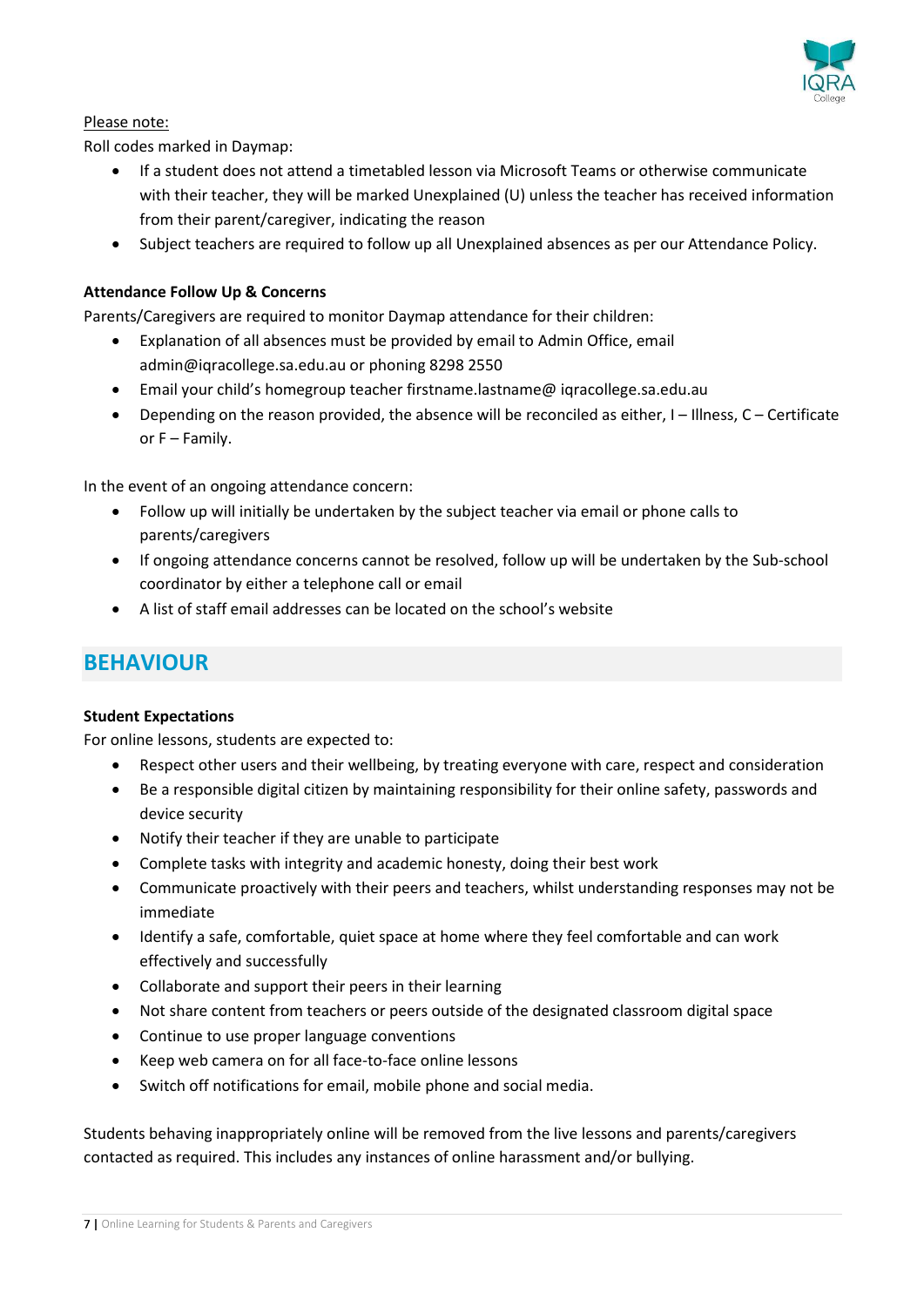

#### **Protective Practices**

To ensure online safety of students:

- All digital contact must only relate to teaching and learning or wellbeing
- No sharing of personal internet locations, correspondence of a personal nature via social media, internet postings, or use of private online chat rooms
- No uploading or publishing still/moving images or audio recordings of students to any location other than Daymap or Microsoft Teams
- Protect your privacy by not posting personal details or those belonging to others in an online forum
- If you are the recipient of unsuitable material or experience any kind of online bullying or negative behaviour, please let your teacher or member of staff know. Provide a screenshot if you can.
- Only accept invitations to join digital platforms or groups from your teacher's email address

## <span id="page-7-0"></span>**STUDENT WELLBEING**

#### Wellbeing Monitoring

All homegroup teachers will inform appropriate staff of any student identified with wellbeing and/or other concerns. Follow up action will occur within the Wellbeing team. Wellbeing and Sub-school coordinators will be available for consultation and referral of students for whom there are concerns. Parents/caregivers and students can contact the school via email or phone call to raise concerns about their child(ren).

## <span id="page-7-1"></span>**SAFETY ONLINE**

Young people will be spending increased time online while learning at home. The office of the Australian Government eSafety Commissioner has posted relevant information on their website for students and parents seeking advice about safety online during the COVID-19 pandemic.

Topics for students at<https://www.esafety.gov.au/young-people> include information about responding to cyberbullying, online gaming and pressure from social media.

Topics for parents at<https://www.esafety.gov.au/parents> include a COVID-19 online safety kit and information about online grooming, sexting and pressure to send nudes.

As teachers communicate with students online, we wish to reassure you that staff will strictly observe all Protective Practice Protocols for communicating with students. Staff are not permitted to communicate with students via phone, text or personal email accounts.

We ask that all email communication from students is via their school email account and that in a situation where students might be engaged in video conferencing that students:

- participate as a member of a group (not one-to-one)
- participate in an appropriate setting (a student's bedroom is not suitable) ensure that anything visible in the background is appropriate
- are appropriately dressed
- use respectful language at all times

Parental supervision of students engaging in online learning is essential to student safety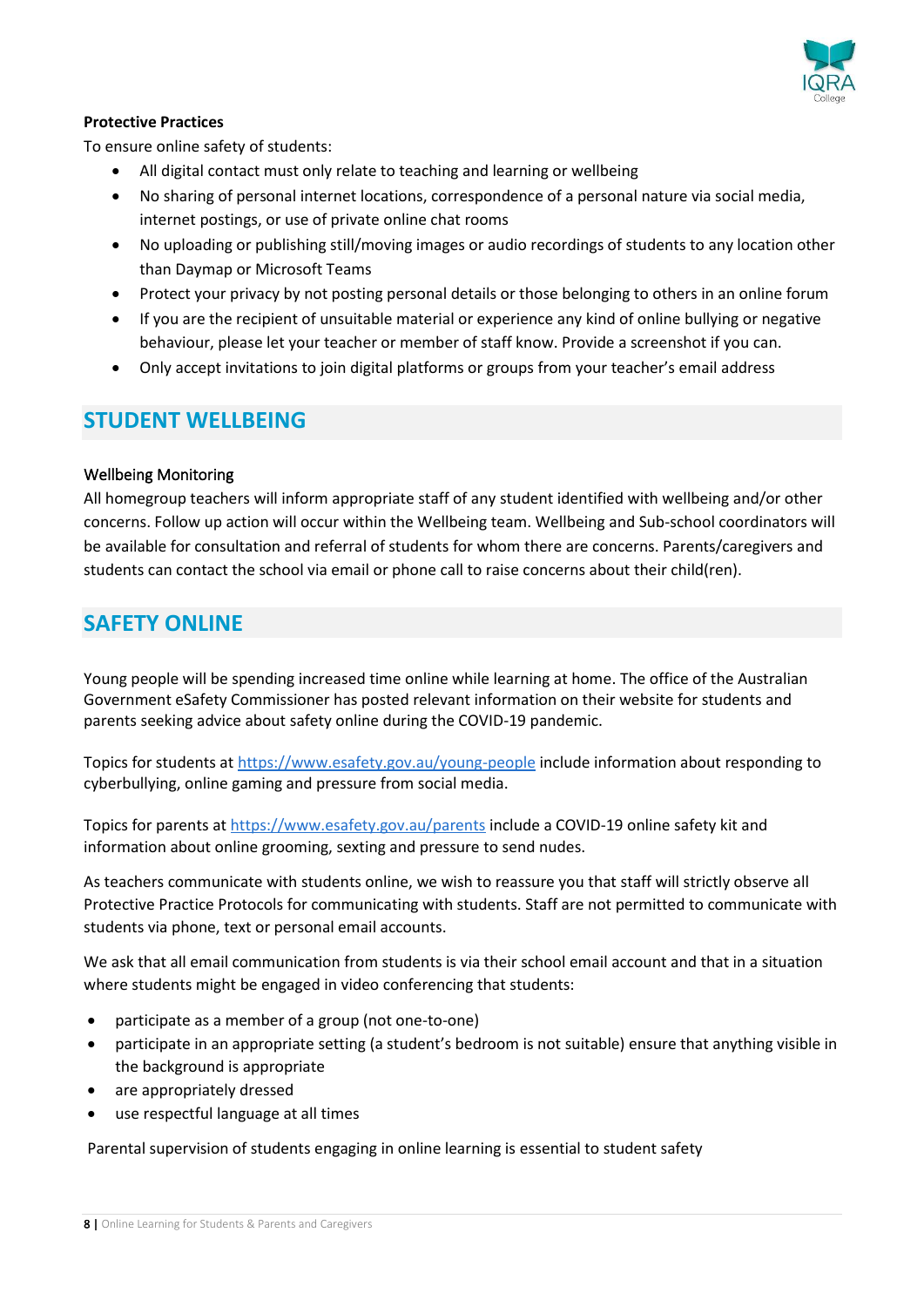

Appendix 2 – Class Dojo Parents Guide

## **Accessing ClassDojo: For Parents**

Joining ClassDojo will help you stay in touch with Guildford Public School - and it's free!

## **Signing Up**

To sign up, you will need a code from your child's classroom teacher. If you do not have a code, contact your child's teacher.

If you have never used ClassDojo before, you will need to sign up by following these steps:



1. Click this link: https://www.classdojo.com/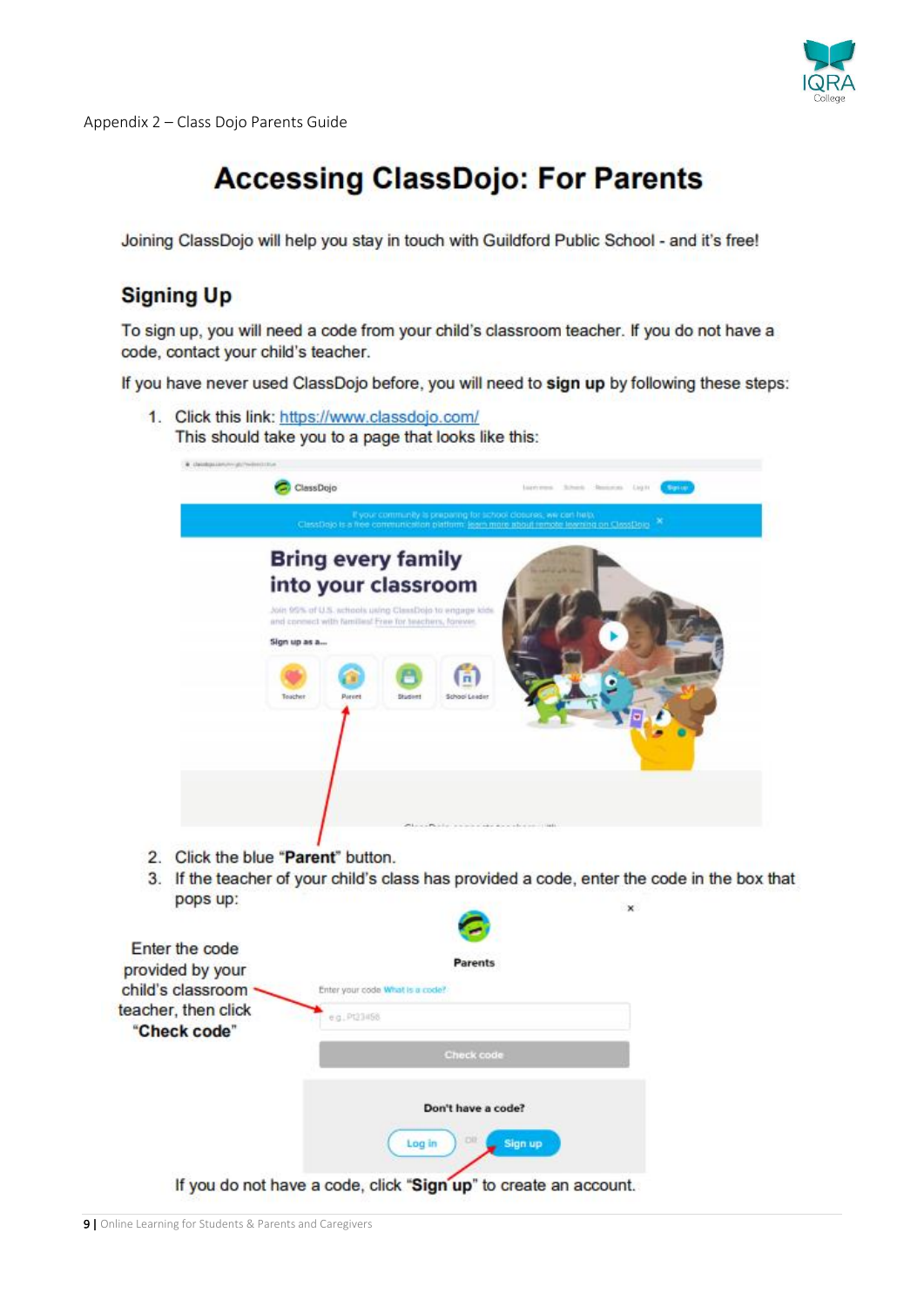

Enter your first name, last name, email address, and then create a password to use when logging into your new ClassDojo account.

| ClassDojo                                                                                                                                                                                                                                                                                       |                              |
|-------------------------------------------------------------------------------------------------------------------------------------------------------------------------------------------------------------------------------------------------------------------------------------------------|------------------------------|
| Sign up as a parent                                                                                                                                                                                                                                                                             |                              |
| Parent first name                                                                                                                                                                                                                                                                               |                              |
| Parent last name                                                                                                                                                                                                                                                                                | Enter your last<br>name here |
| Email                                                                                                                                                                                                                                                                                           |                              |
| Password                                                                                                                                                                                                                                                                                        | Create a<br>password         |
| By signing up, you agree to ClassDojo's Terms of Service<br>and Privacy Policy. Since ClassDojo is based in the US, you<br>also agree that your information could be transferred there.<br>You can, of course, opt out at any time by visiting our Privacy<br>Center. We hope this makes sense! |                              |
| Sign up                                                                                                                                                                                                                                                                                         | Click "Sign up"              |
| Already have a parent account?<br>Log in here                                                                                                                                                                                                                                                   |                              |
|                                                                                                                                                                                                                                                                                                 |                              |

Click "Next" to read through the information.

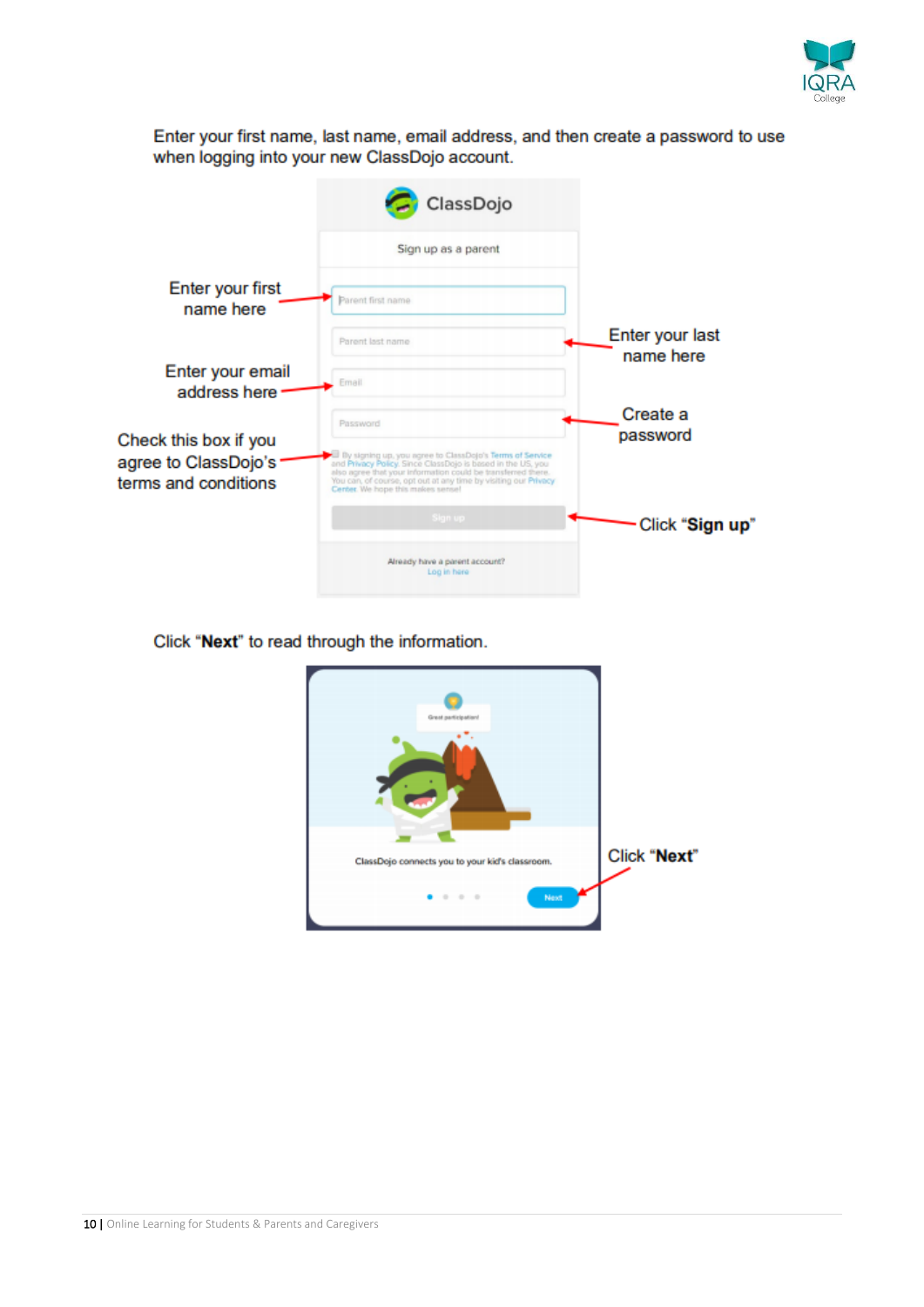

Now that you have created an account, you will need to contact your child's teacher to obtain a code to join the class. Once this code is entered, you will have access to messages from your child's teacher and the school.

| To connect to your kids' classroom, you'll need an invite from<br>their teacher with a parent or class code. | Enter the code provided<br>by your child's |
|--------------------------------------------------------------------------------------------------------------|--------------------------------------------|
| KG-PDENSO                                                                                                    | classroom teacher, then                    |
|                                                                                                              | click "Verify code"                        |
|                                                                                                              |                                            |
| Search for your child's teacher                                                                              |                                            |
| No code? Get the app and use ClassDojo at home!                                                              |                                            |
| <b>Get the app</b>                                                                                           |                                            |

## **Logging In**

If you have used ClassDojo before and created an account, you will need to login by following these steps:

1. Click this link: https://www.classdojo.com/ This should take you to a page that looks like this:

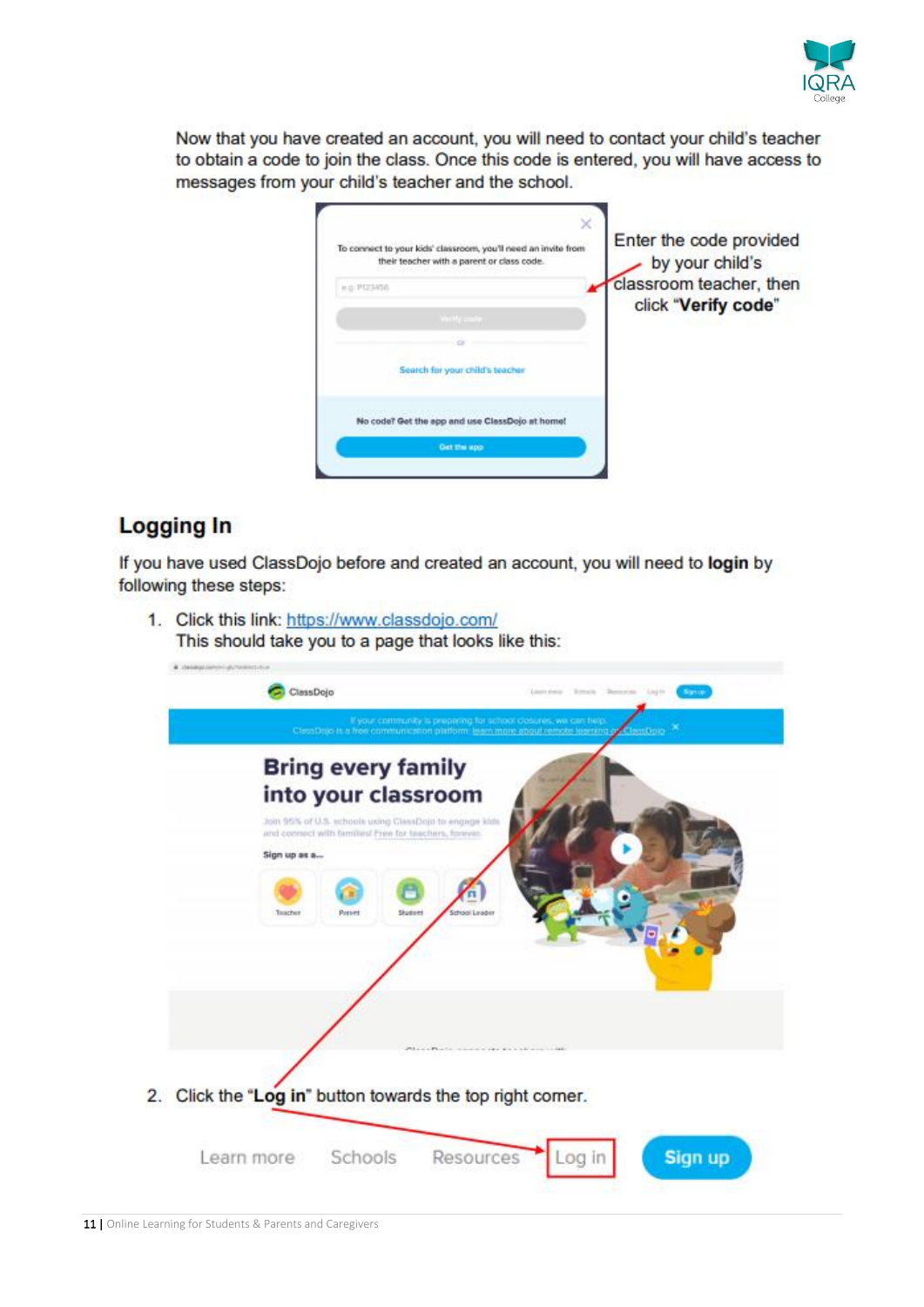

3. Select the role you are logging into. Click "Parent".



4. Enter the email address and password you used to sign up, then click "Log in".

|                             |                                     | ж              |
|-----------------------------|-------------------------------------|----------------|
| Enter your<br>email address | Log in to ClassDojo                 |                |
|                             | Email address                       |                |
| Enter your                  | Password                            | Click "Log in" |
| password                    | Forgot your password?               |                |
|                             | Log in                              |                |
|                             | On Old Cincinnation as asset that I |                |

Note: If you do not log out of your account before closing your web browser, you may remain logged in the next time you visit the ClassDojo website. If so, click on "Welcome back, (your first name)! Come on in" in the top right corner to enter your child's class.